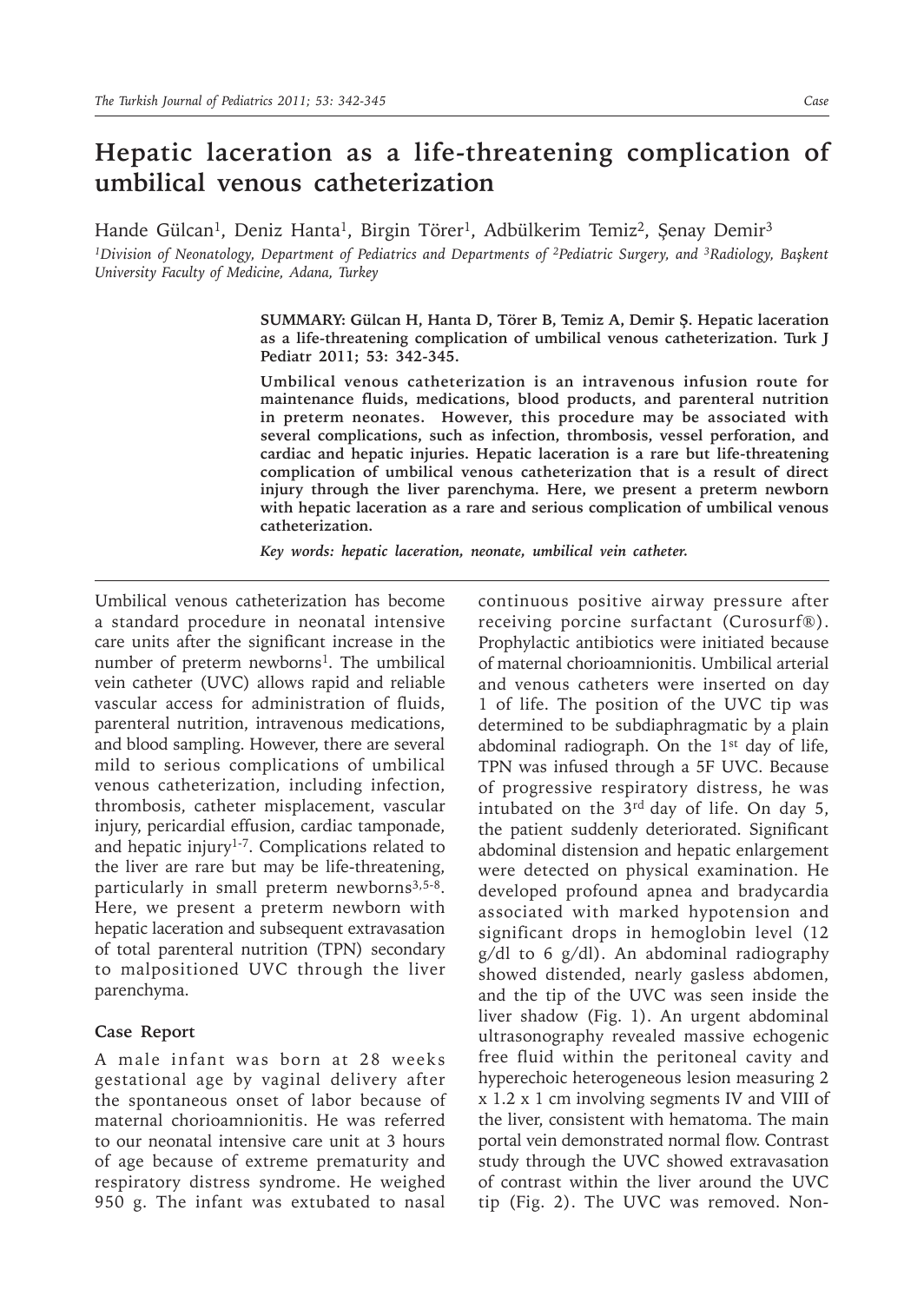

**Fig. 1.** Plain abdominal radiography shows a distended, nearly gasless abdomen on day 5 of life. The tip of the UVC is seen inside the liver shadow.

operative management was applied including aggressive fluid resuscitation and high-dose inotropic support for refractory hypotension, packed red blood cells, fresh frozen plasma, and platelet concentrates to correct severe disseminated intravascular coagulopathy (DIC) that developed secondary to massive bleeding. Unfortunately, the patient continued to deteriorate despite potent antibiotics and vigorous supportive treatment. He died on day 21 of life due to resistant metabolic acidosis, non-correctable coagulopathy, and overwhelming nosocomial sepsis.

## **Discussion**

Catheterization of the umbilical vein was first described in 1947 for use in exchange transfusion as a treatment of severe indirect hyperbilirubinemia because of erythroblastosis fetalis<sup>1</sup>. Since that time, UVC placement has become the most common procedure in neonatal intensive care units during the first hours of life. The rate of catheterization of the umbilical vein varies from 9% in newborns with birth weight over 2000 g to over 50% in newborns with birth weight below 1000  $g<sup>9</sup>$ .

The ideal position of the UVC tip should be at the junction of the inferior vena cava (IVC) and the right atrium (outside the heart in IVC) or just above the diaphragm<sup>1,2,5,6</sup>. This

correlates with the eighth and ninth thoracic vertebrae. An abdominal X-ray or ultrasound should be taken to confirm the catheter tip position following catheter placement. Optimal placement of the UVC may not always be possible, and suboptimal positioning is often clinically accepted if it is to be used only for intermittent access or for maintenance fluid administration<sup>1</sup>. Even a properly placed catheter may be accidentally withdrawn and the tip of the catheter may be dislocated into the liver shadow. In a review of umbilical vein catheterizations, Seguin et al.9 reported a 92% initial success rate for UVC placement, but only 68% of catheters were placed to be above the diaphragm. Greenberg et al.10 compared the UVC tip position with radiographs and ultrasound in 79 patients. They showed that two-thirds of catheters located at T10 on radiographs were found to be within the liver on ultrasound.

While umbilical venous catheterization offers considerable benefits for newborns, it also carries significant potential complications. Complications that are specific to UVCs are commonly the result of malposition of the catheter. Some of these complications are relatively minor, whereas complications related to the liver and heart are potentially lifethreatening<sup>2</sup>. The catheter tip placed high in the right atrium can result in arrhythmias or perforation, with subsequent pericardial effusion



**Fig. 2.** Contrast study through the UVC shows intrahepatic extravasation of contrast around the tip of the UVC.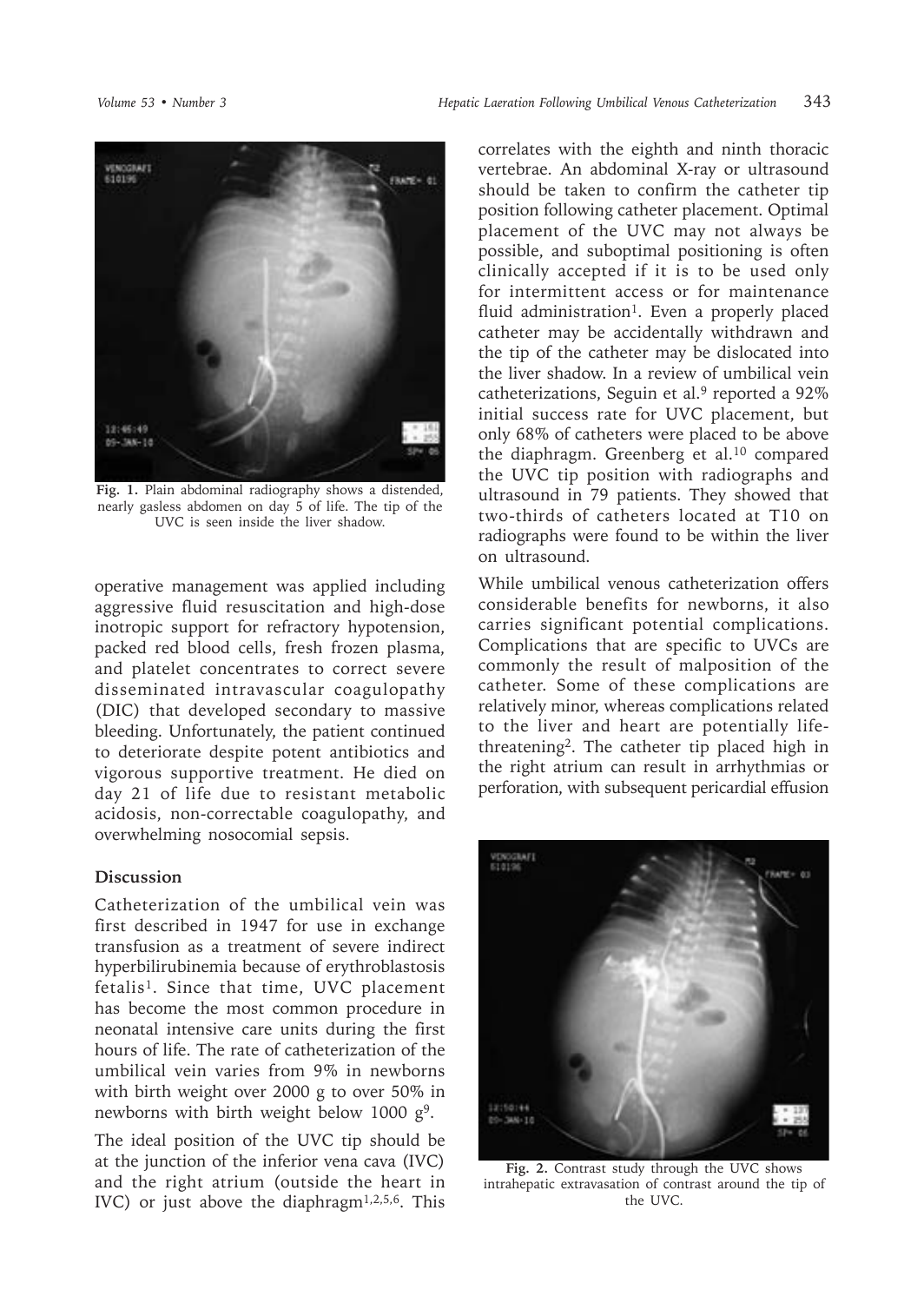and tamponade<sup>1-4</sup>. The subdiaphragmatic positioning of the UVC tip appears to be an important factor contributing to the development of complications related to the liver<sup>4,5-8,11,12</sup>. Coley et al.<sup>5</sup> reported that catheter tips were at or below T10 at initial placement in seven of eight patients with liver erosion by UVCs. Lim-Dunham et al.<sup>6</sup> identified the characteristic sonographic findings of patients with hepatic erosion by UVCs. They showed that catheter tips in all patients were located below the hemidiaphragm and superimposed over the liver. In our patient, the UVC tip was between T10 and T11, projecting over the liver.

Hepatic injuries are more severe than the other complications, with a high risk for morbidity and mortality. Inadvertent placement of the UVC tip in the liver can result in portal vein thrombosis and subsequent portal hypertension, subcapsular hematoma, hepatic necrosis, hepatic laceration, hepatic abscess, and hepatic encystment formation $1-3,5-8,11$ .

The infusion of hypertonic solutions such as TPN or high-concentration dextrose solution through a suboptimally placed UVC may produce local hepatic parenchymal injury and necrosis2,3,5,6. If the damage is severe enough to disrupt the liver capsule, free intraperitoneal leak of TPN may occur. Osmotic injury over the myocardium, which results from pericardial effusion and cardiac tamponade in cases of administration of hypertonic TPN solution, was reported by Traen et al.<sup>4</sup> Lam et al.<sup>8</sup> described a case with UVC-related liver abscess due to hypertonic parenteral solution and catheter tip malposition. Our patient was also receiving hypertonic TPN through the UVC. The duration of UVC use may also contribute to the development of complications related to the liver. Seguin et al. $9$  noted that the mean duration of UVC use in newborns was 4.4 days, with longer use up to 5.5 days in newborns weighing <1500 g. The mean durations of UVC use before clinical presentation were documented as 8.9 days by Coley et al.<sup>5</sup> and 6.75 days by Lim-Dunham et al.6. In our patient, the duration of UVC use was 5 days before detection of hepatic laceration. There were several potential factors leading to the development of hepatic parenchymal injury and subsequent extravasation of TPN in our patient. The most important risk factor was

subdiaphragmatic positioning of the UVC. Hypertonic parenteral nutrition solution and the long duration of catheter use were the other significant contributing factors.

To the best of our knowledge, seven reports of hepatic injury by UVCs have been published in the English literature to date<sup>4,5-9,11</sup>. All neonates had abdominal distension, and in all of them, the tips of the UVCs were located below the diaphragm and superimposed over the liver on plain radiographs. Our patient also had significant abdominal distension and right upper quadrant fullness. Furthermore, our patient had hypotension, significant drops in hemoglobin concentration and extravasation of TPN. These findings showed evidence of hepatic parenchymal injury close to the UVC tip. Removal of the catheter resulted in resolution of the ascites.

In conclusion, hepatic laceration by UVC is a life-threatening but preventable complication of the subdiaphragmatic-positioned UVC. Initial and subsequent positions of the UVC must be monitored radiologically to prevent catheterrelated complications. The UVC should also be used for as short a time period as possible if shown to be suboptimally placed. Hepatic parenchymal injury should be kept in mind in any patient with UVC who suddenly develops abdominal distension and shock-like symptoms. Early diagnosis and removal of the catheter may be life-saving in these patients.

## **REFERENCES**

- 1. Nash P. Umbilical catheters, placement, and complication management. J Infus Nurs 2006; 29: 346-352.
- 2. Hermansen MC, Hermansen MG. Intravascular catheter complications in the neonatal intensive care unit. Clin Perinatol 2005; 32: 141-156.
- 3. Yiğiter M, Arda İS, Hiçsönmez A. Hepatic laceration because of malpositioning of the umbilical vein catheter: case report and literature review. J Pediatr Surg 2008; 43: E39-E41.
- 4. Traen M, Schepens E, Laroche S, Overmeire BV. Cardiac tamponade and pericardial effusion due to venous umbilical catheterization. Acta Paediatr 2005; 94: 626-633.
- 5. Coley BD, Seguin J, Cordero L, Hogan MJ, Rosenberg E, Reber K. Neonatal total parenteral nutrition ascites from liver erosion by umbilical vein catheters. Pediatr Radiol 1998; 28: 923-927.
- 6. Lim-Dunham JE, Vade A, Capitano HN, Muraskas J. Characteristic sonographic findings of hepatic erosion by umbilical vein catheters. J Ultrasound Med 2007; 26: 661-666.